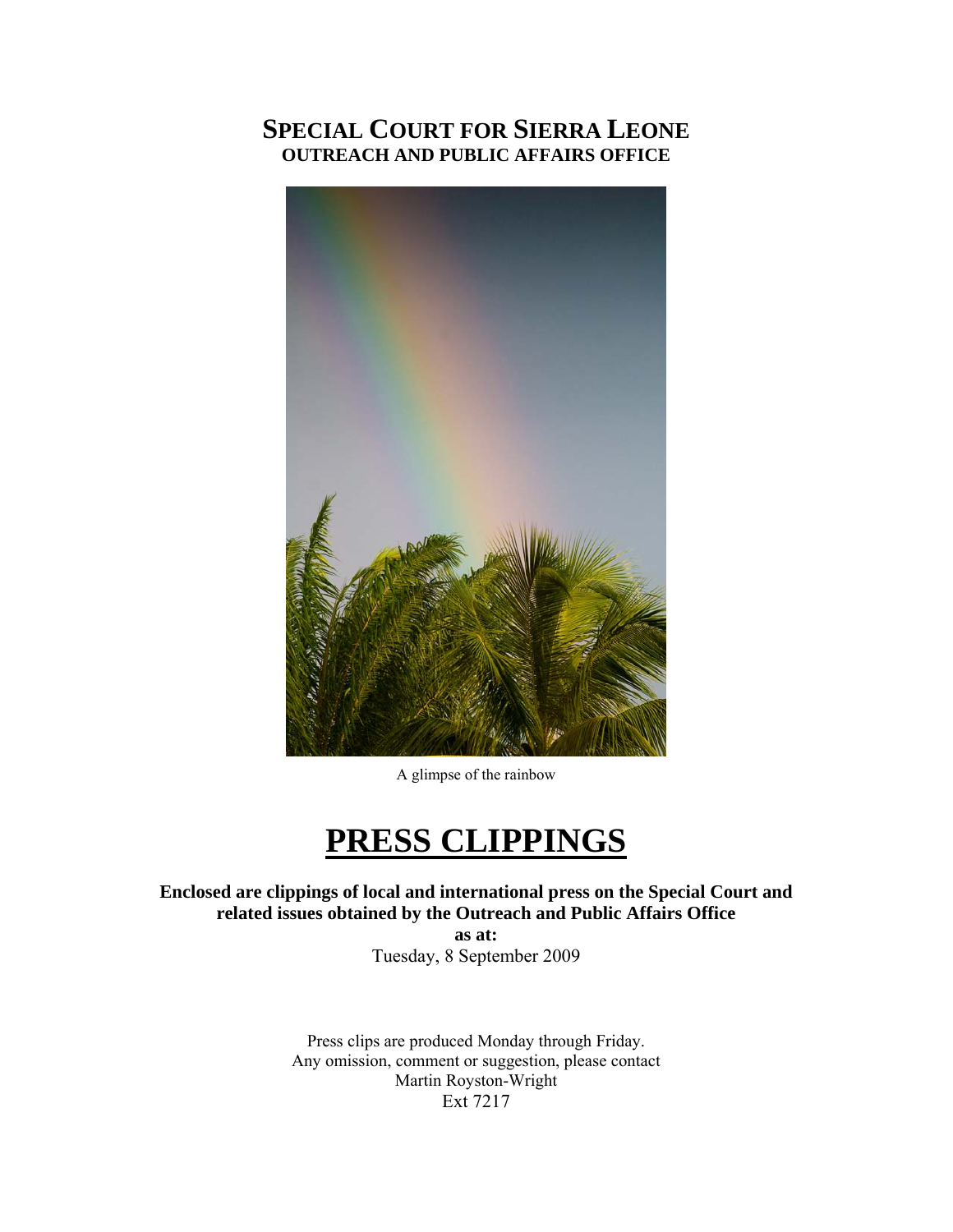| <b>Local News</b>                                                                               |              |
|-------------------------------------------------------------------------------------------------|--------------|
| In Sympathy With General Issa Sessay / Independent Observer                                     | Page 3       |
| <b>International News</b>                                                                       |              |
| Report From The Hague / BBC World Service Trust                                                 | Pages 4-5    |
| Taylor Did Not Have Any Pact With RUF Leader Foday Sankoh/ CharlesTaylorTrial.org               | Page 6       |
| UNMIL Public Information Office Media Summary / UNMIL                                           | Pages $7-10$ |
| ICC Must Consider the Security of War Victims / The East Africa                                 | Pages 11-12  |
| Serb War Crimes Accused Wins Australia Extradition Fight / Radio Netherlands Worldwide          | Pages 13-14  |
| Prosecutor Calls for Life Sentences for Seven Srebrenica Suspects / Radio Netherlands Worldwide | Page 15      |
| Momcilo Krajisnik Transferred to UK to Serve Sentence / Radio Netherlands Worldwide             | Page 16      |
| Victims Participate at KRouge Trial / Radio Netherlands Worldwide                               | Pages 17-19  |
| New Court Hitch for Congo War Crimes Suspect / Agence France Presses                            | Page 20      |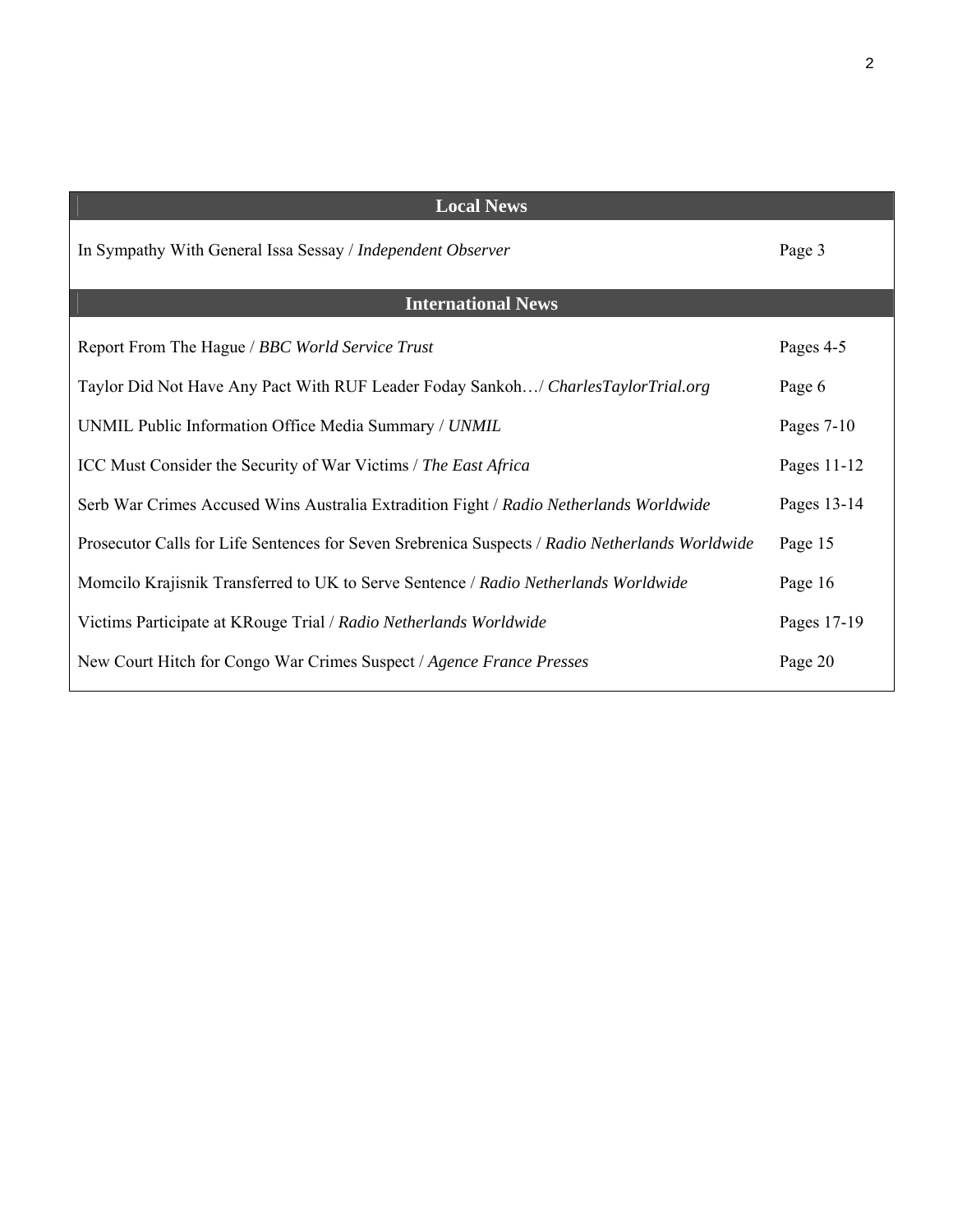## Independent Observer

Tuesday, 8 September 2009

# **BSERVER VOICE Nothing But The Truth**

The Appeal Chamber of the Special Court has just concluded oral argument in the matter of the three RUF convicts. They were convicted in April 8th this year

Erstwhile interim leader of the defunct rebel outfit, Issa Sesay made a very passionate plea, at least for a reduction in their very lengthy jail term.

He spoke about his commitment to the peace process, which was reiterated by several witnesses who testified on his behalf, mentioning names of former UNAMSIL personnel and former Heads of State, our own President Kabbah included.

## **IN SYMPATHY W GEN. ISSA SESAY** We reproduce this editorial first published on 14th April 2009

- ISSA SESAY is indefinitely going to spend the rest of his life behind bars; sentenced last Wednesday by the Special Court to 52 years imprisonment.
- WE AGREE that horrendous crimes were committed by the RUF of which ISSA SESAY was a member and later became it interim leader. His name was silent, infact unknown outside the rebel outfit while Foday Sankoh and Gen. Mosquito exist.

IT WAS the departure of Sankoh which brought him into prominence

and that signaled the turning point of the dreaded rebellion.

- ISSA'S ASCENSION to the leadership of the RUF was blessing in disguise for Sierra Leoneans. His flexibility, sincerity and genuine intention towards the peace process were the reasons why we are were we are today.
- IT WAS for this purpose of sincerity that General Daniel Opande, the retired UNAMSIL Force Commander, had to return to Sierra Leone to testify on his behalf.
- OPANDE INSISTS on Issa's cooperation towards the peace process. But his testimony, like the about 50 defense witnesses, the presiding judge described as unreliable.
- EVERY SIERRA Leonean appreciated Issa Sesay and the reason why in the year the war was finally declared over, he was overwhelming voted for an award at the annual AWOL ceremony.
- DURING THE dark days of the war, the names Dennis 'Superman' Mingo, Mike Lamin, Gibril Massaquoi etc were most talked of and very prominent. And as mentioned earlier, Issa Sesay was less known.
- HE WAS accused among the others to bear the greatest responsibility. Perhaps he was to have been a free man today had he not sacrificed to take over the RUF leadership so we can have peace.
- TODAY, HE has been sent to long term imprisonment for sacrificing for peace in Sierra Leone. He was not pressured but volunteered to talk peace.
- HJS LAWYER Wayne Jordash is making another last ditch attempt to at least have the sentence reduced. We cannot immediately rule out his success in that direction. Although the possibility is as tasking as a pregnant woman about to give birth.
- ISSA SESAY is not likely to see the light of day but the history books will remember him as the rebel leader who brought peace to this country.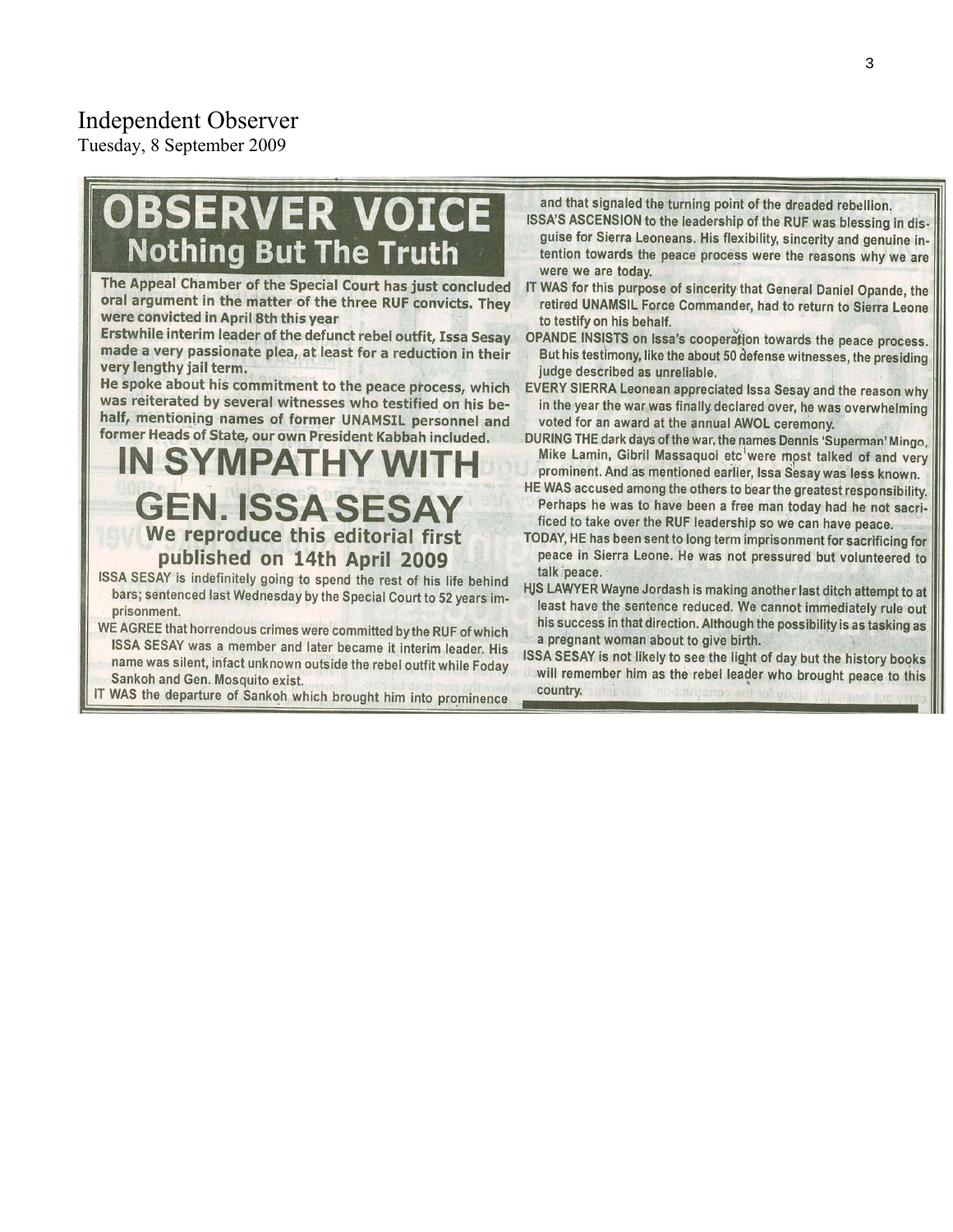## BBC World Service Trust

Monday, 7 September 2009

### **NEWS ITEM**

To avoid being replaced by another Lawyer, Charles Taylor's sick lead Defence Lawyer, Courtenay Griffiths, returned to court Monday Morning. The Prosecution in its indictment accused Mr. Taylor and the RUF of committing Acts of Terrorism in Sierra Leone. Mr. Taylor said Libyan Leader Muammar Kaddafi who supported both National Patriotic Front of Liberia, and the Revolutionary United Front, is not a terrorist. Mr. Taylor told the court his predecessors, previous Presidents of Liberia, took several decisions that hurt Liberia. Adolphus Williams has this report from The Hague.

## **STORY**

Constantly sneezing and coughing in court, Mr. Griffiths led Mr. Taylor's testimonies through the RUF written ideology which presents the group as a decent organization.

Mr. Taylor told the court the RUF was not a terrorist organization**.** 

He said the founding father of the RUF, Ali Kabbah, whom he met in Libya, was not a terrorist.

 Mr. Taylor said Libyan Leader, Muammar Kaddafi who provided training for the group exhibited no acts of terrorism.

TAYLOR: On the African continent, Kaddafi was and for me still considered an African hero, because getting rid of the colonial and neo-colonial rule in Africa took the strength and the will of a Kaddafi, okay, to assist in liberating Africa and giving Africa back to the Africans.

The RUF ideology compiled in a book entitled "Footpaths to Democracy," was tendered into evidence on Monday.

The RUF indicated in its ideology that the first group of its rebel fighters were Sierra Leonean Migrants recruited in Liberia.

Mr. Taylor confirmed that the first set of RUF Fighters had Sierra Leonean parentage.

TAYLOR: A lot of these people that were in Liberia, some of them were half, maybe mother Sierra Leoneans or father Sierra Leoneans, or both. We've had evidence [that for example] [names indistinct], he was partly Sierra Leonean. A lot of them had this connection with Sierra Leonean parents.

WILLIAMS: He testified that prior to his presidency, Lib was seen by the United States as its old rubber plantation in Africa.

Mr. Taylor told the court that during his presidency, he called for the review of the relationship between Liberia and United States.

He said the United States and Great Britain were not pleased when he called for the review of such relationship between two countries.

Mr. Taylor testified that Liberia had received only a little assistance from the United States. He said the Firestone Rubber Plantation which has operated in Liberia since 1926 has never benefitted the country.

TAYLOR: 1926, up until today, I simplified it by saying not even a rubber band is produced in Liberia. There's no value-added to rubber in Liberia. Nothing! Not even an eraser for a pencil. The rubber is tapped, the latex is loaded and transported to Akron, Ohio.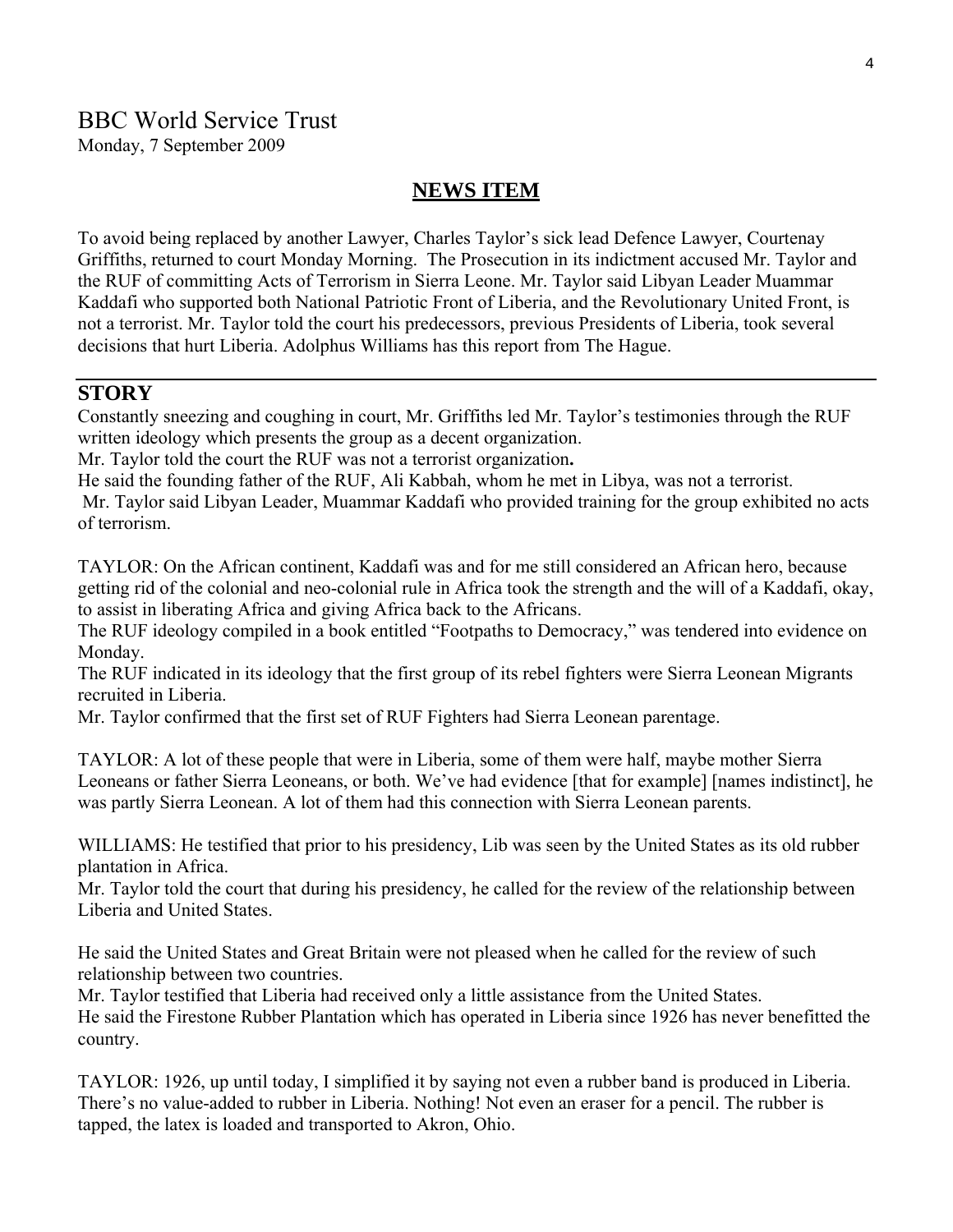## **B B C** WORLD SERVICE TRUST

Monday, 7 September 2009

John Kollie

*To avoid being replaced by another Lawyer, Charles Taylor's sick Lead Defence Lawyer, Courtenay Griffiths returned to court Monday Morning. The Prosecution in its indictment accused Mr. Taylor and the RUF of committing Acts of Terrorism in Sierra Leone. Mr. Taylor said Libyan Leader Muammar Kaddafi who supported both National Patriotic Front of Liberia, and the Revolutionary United Front, is not a terrorist. Mr. Taylor told the court America considers Liberia its plantation in Africa. John Kollie transcribes reports from The Hague for the BBC World Service Trust…* 

Constantly sneezing and coughing in court, Mr. Griffiths led Mr. Taylor's testimonies through the RUF written ideology which presents the group as a decent organization. Mr. Taylor told the court the RUF was not a terrorist organization**.** 

He said the Founding Father of the RUF, Ali Kabbah whom he met in Libya was not a terrorist. Mr. Taylor said Libyan Leader, Muammar Kaddafi who provided training for the group exhibited no acts of terrorism.

The RUF ideology compiled in a book entitled: **Foot Path To Democracy** was adduced into evidence on Monday. The RUF indicated in its ideology that the first group of its Rebel Fighters were Sierra Leonean Migrants recruited in Liberia.

Mr. Taylor confirmed that the first group of RUF Fighters had Sierra Leonean Parentage. The Former Liberian Leader testified Monday that prior to his presidency, Liberia was seen by the United States as its old rubber plantation in Africa.

Mr. Taylor told the court that after his ascendancy to the presidency, he called for the review of the relationship between two countries. He said the United States and Great Britain were not pleased when he called for the relationship between two countries and Liberia to be re-defined.

Mr. Taylor testified that Liberia had received only meagre assistance from the United States. He said the Firestone Rubber Plantation which has operation in Liberia since 1926 has never benefited the country.

Taylor continues his testimonies at his war crimes trial.

## **BBC** WORLD SERVICE TRUST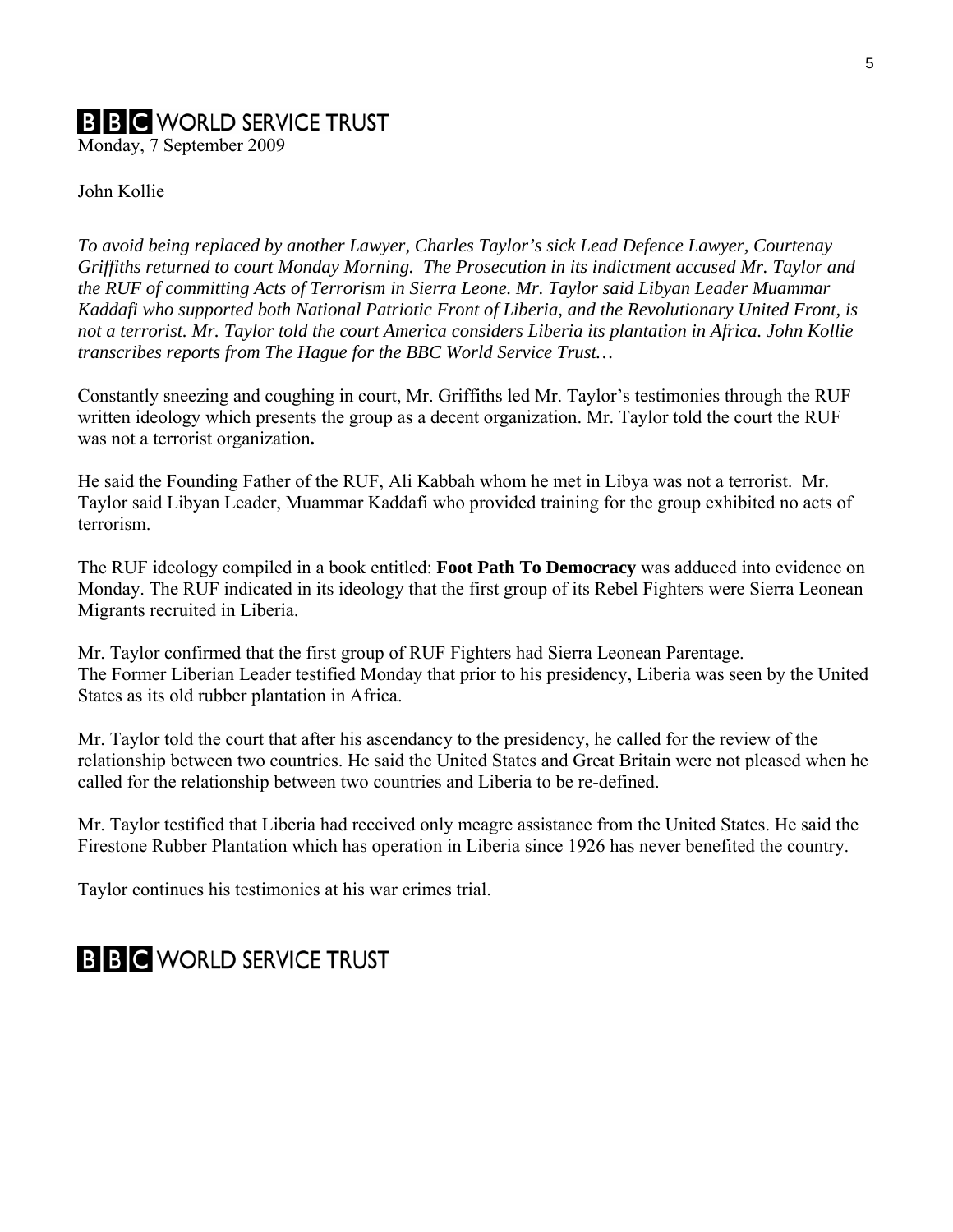## CharlesTaylorTrial.org (The Hague) Monday, 7 September 2009

## **Taylor Did Not Have Any Pact With RUF Leader Foday Sankoh for Mutual Assistance, He Says**

Alpha Sesay

Charles Taylor and Sierra Leone's rebel leader Foday Sankoh did not have any pact to render mutual assistance to each other for their respective wars in Sierra Leone and Liberia, the accused former Liberian president told Special Court for Sierra Leone judges today at his trial in The Hague.

"I had no pact with RUF leader Foday Sankoh for mutual assistance. That could not have been necessary," Mr. Taylor said.

Mr. Taylor asserted that if such mutual pact ever existed between himself and Revolutionary United Front (RUF) leader Foday Sankoh, the prosecution would have led evidence to show the assistance that Mr. Sankoh rendered to Mr. Taylor's National Patriotic Front of Liberia (NPFL).

"There has been no evidence in this court about Sankoh being involved in the conflict in Liberia or commanding an NPFL post. There was no such thing because I did not know him at this time," he said.

Mr. Taylor was responding to questions from his defense counsel Courtenay Griffiths –back in court today after falling ill last week – about allegations that while in Libya in the late 1980s, Mr. Taylor entered into an agreement with Mr. Sankoh for the RUF rebels to assist the NPFL during its initial war efforts in Liberia in exchange for Mr. Taylor's assistance to the RUF in attacking Sierra Leone. Mr. Taylor denied that this was ever the case. The accused former president reiterated his earlier position that while he was in Libya, he did not know about the existence of the RUF and that he did not meet with Mr. Sankoh.

"I did not know about the creation of the RUF in 1989. I did not know Foday Sankoh. I only knew Alie Kabbah and the Sierra Leone Pan African Movement," he said.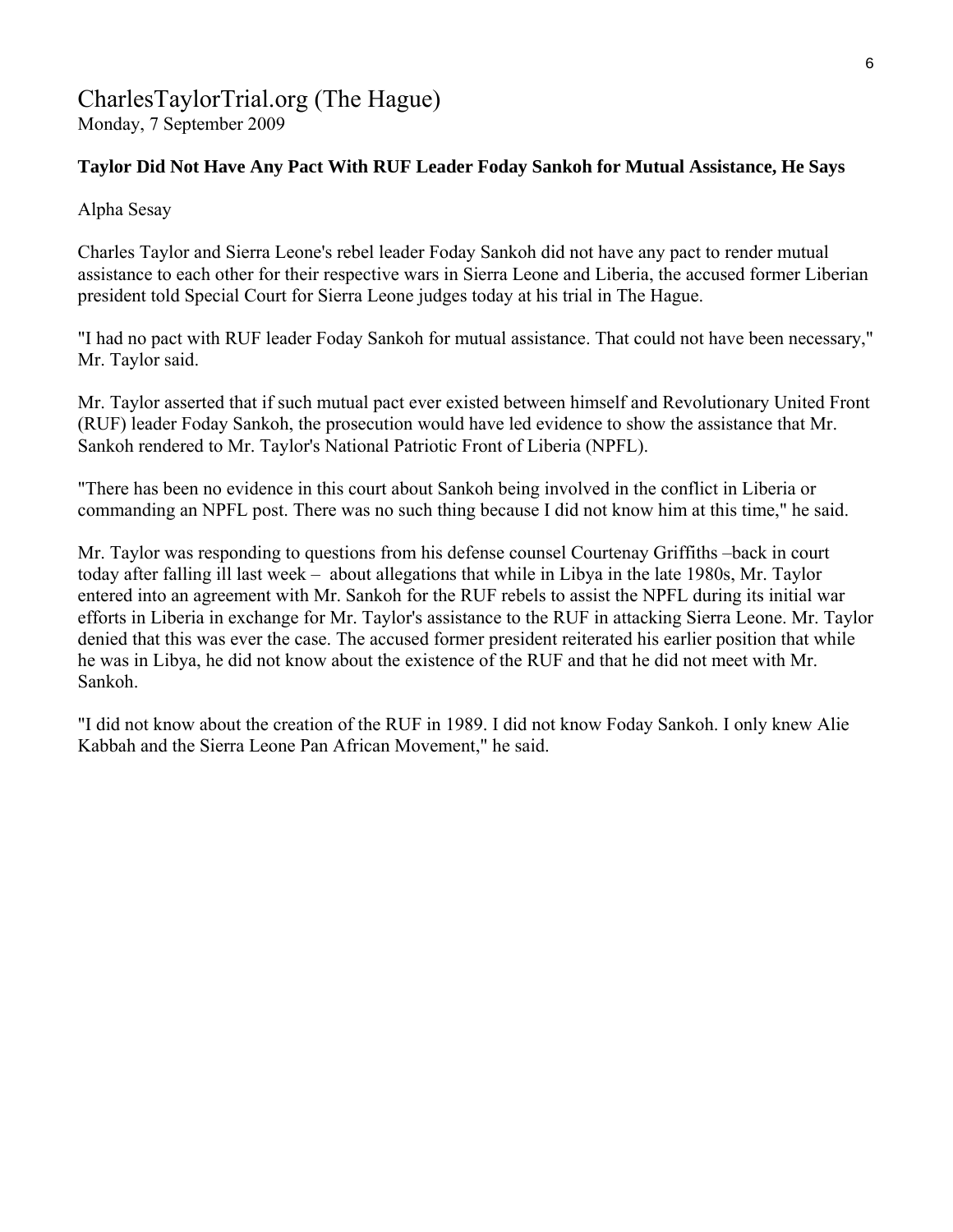

United Nations Mission in Liberia (UNMIL)

## **UNMIL Public Information Office Media Summary 7 September 2009**

*[The media summaries and press clips do not necessarily represent the views of UNMIL.]* 

## **International Clips on Liberia**

## **Remains of hundreds killed in Liberia reburied**

KPOLOKPAI, Liberia (AP) -- The bones and skulls of hundreds of people killed 15 years ago near the small Liberian village of Kpolokpai were transported in wheelbarrows to a marked mass grave where they were buried during a formal ceremony Sunday. The church service honoring the dead is intended to try to put to rest this particular chapter in Liberia's 14-year civil war, which killed an estimated 250,000 people. Mourners, including church leaders and farmers, stood with their hands folded as the remains were lowered into a 10-foot-wide (three-meter-wide) pit. Liberia's Truth and Reconciliation commission determined that the 1994 Kpolokpai massacre was led by fighters of the Liberian Peace Council, a rebel group fighting Charles Taylor's National Patriotic Front of Liberia**.** The cocoa-growing village of Kpolokpai is located around 25 miles (40 kilometers) north of Gbarnga, the town that served as the headquarters of Taylor's rebels.

### **International Clips on West Africa**

## **Sierra Leone**

## 09/06/2009 10:44:40 **Sierra Leone to deport illegal Taiwanese fishermen**

FREETOWN, Sept 6, 2009 (AFP) - A court in Sierra Leone has ordered the deportation of 11 fishermen from Taiwan after their boats were intercepted in the west African nation's exclusive zone, immigration officials said Sunday. Each of the men was fined 1,000 dollars (700 euros) and will be kicked out of Sierra Leone on Monday, said the immigration officials, who spoke on condition of anonymity. The magistrate court issued its ruling Friday. The two trawlers carrying the 11 men were caught in late July by a joint Sierra Leone Navy and US Coast Guard team patrolling the country's territorial waters. US ambassador June Carter Perry recently said at an event in the capital Freetown that illegal fishing, drug trafficking and the smuggling of commodities were costing Sierra Leone 100 million dollars a year.

## **Ivory Coast**

## Call to tap opportunities in **Ivory Coast**

http://www.btimes.com.my/Current\_News/BTIMES/articles/ivori/Article/index\_html

MALAYSIAN businessmen are encouraged to explore business opportunities in the emerging nation of the Republic of Cote d'lvoire, also known as the Ivory Coast. Its honorary consul to Malaysia Anthony Wong said there were many sectors where Malaysian businessman can tap into the republic which recently came out from a political crisis. "The Ivory Coast is what Malaysia once was 50 years ago. They have many raw products such as cocoa, coffee, cashew nuts and rubber that they produce, but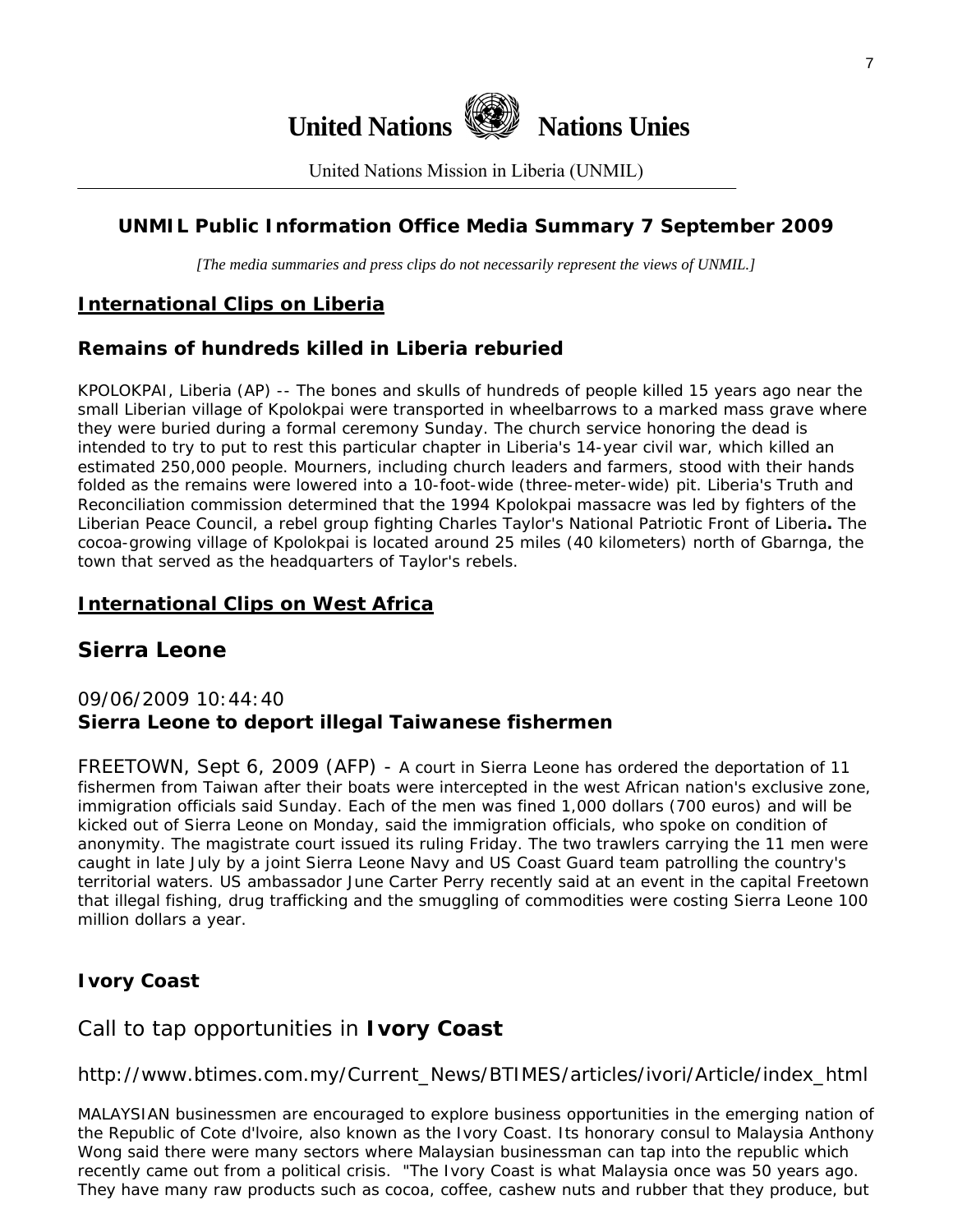their problem is they don't know how to manufacture it and make it an end product, " he said at the celebration of the republic's national day at a hotel recently. "This is where Malaysians can come in by helping the nation to manufacture their produce. Take for instance rubber, they can produce them and make them into tyres but that is not happening now," he said.

#### **Local Media – Newspaper**

#### **President Sirleaf Dismisses LPRC Managing Director**

(Daily Observer, The Inquirer, New Democrat, Liberian Express, New Vision, Public Agenda, The Monitor, Plain Truth, The Analyst, The News, Heritage)

- President Ellen Johnson Sirleaf has dismissed the Managing Director of the Liberia Petroleum Refinery Corporation (LPRC), Mr. Harry Greaves.
- In an interview, Information Minister Dr. Laurence Bropleh said Mr. Greaves was dismissed following a review of the report on the LPRC-Zakhem International contract.
- He said the President's action was based on a review of the findings submitted to her by the Justice Ministry Friday.
- At the same time, the Executive Mansion says it would release a detailed account of the controversial LPRC-Zakhem contract today.
- The Legislature sometime this year placed a hold on the LPRC-Zakhem contract on grounds it was illegal, something Mr. Greaves challenged.
- Days later, President Ellen Johnson Sirleaf suspended the deal and set up a committee headed by former Chief Justice Henry Reed Cooper to probe the entire transaction.
- Mr. Greaves is a long-time confidante of President Ellen Johnson Sirleaf and has been embroiled in a number of controversies including an unexplained oil deal with a Nigerian company.

#### **500 Massacred Victims Reburied in Marked Grave in Bong County**

(Daily Observer, The Monitor, New Vision, New Democrat)

- A communion burial of the 15-year-old remains of at least 500 victims of a 1994 Massacre in Kolokpai village in central Liberia were laid to rest last weekend.
- The re-burial was organized by a local Non-Governmental Organization (NGO), Young Women Organized for Sustainable Development (YWOSD), with support from an international institution, Urgent Action Fund-Africa International Cross-Cultural Exchange Institute.
- The ceremony brought together several survivals of the massacre as well as children of those who were killed by the marauding armed men.

#### **APS Distributes Food, Medical Supplies to Government**

(The News)

- The Africa Partnership Station (APS) of the United States Naval at the weekend presented assorted food and medical supplies to the Liberian government.
- According to the Charge d'Affaires at the US Embassy, Brooks Robinson, the supplies include over 140,000 meals for Liberian School children and medical supplies for the Ministry of Health and Social Welfare.
- She said dozens of American military and civilian specialists will be in the country to help provide medical training, build and renovate hospital facilities, and offer medical examinations at various clinics.
- In response, President Ellen Johnson Sirleaf described Liberia's affiliation with the APS as a complete help to the Poverty Reduction Strategy (PRS).

#### **MOA/FOA Launch Training Programme**

(The Inquirer)

• The Ministry of Agriculture in collaboration with the Food and Agriculture Organization of the United Nations (FAO) has launched a training program in Power Tiller Operation, Management and Maintenance.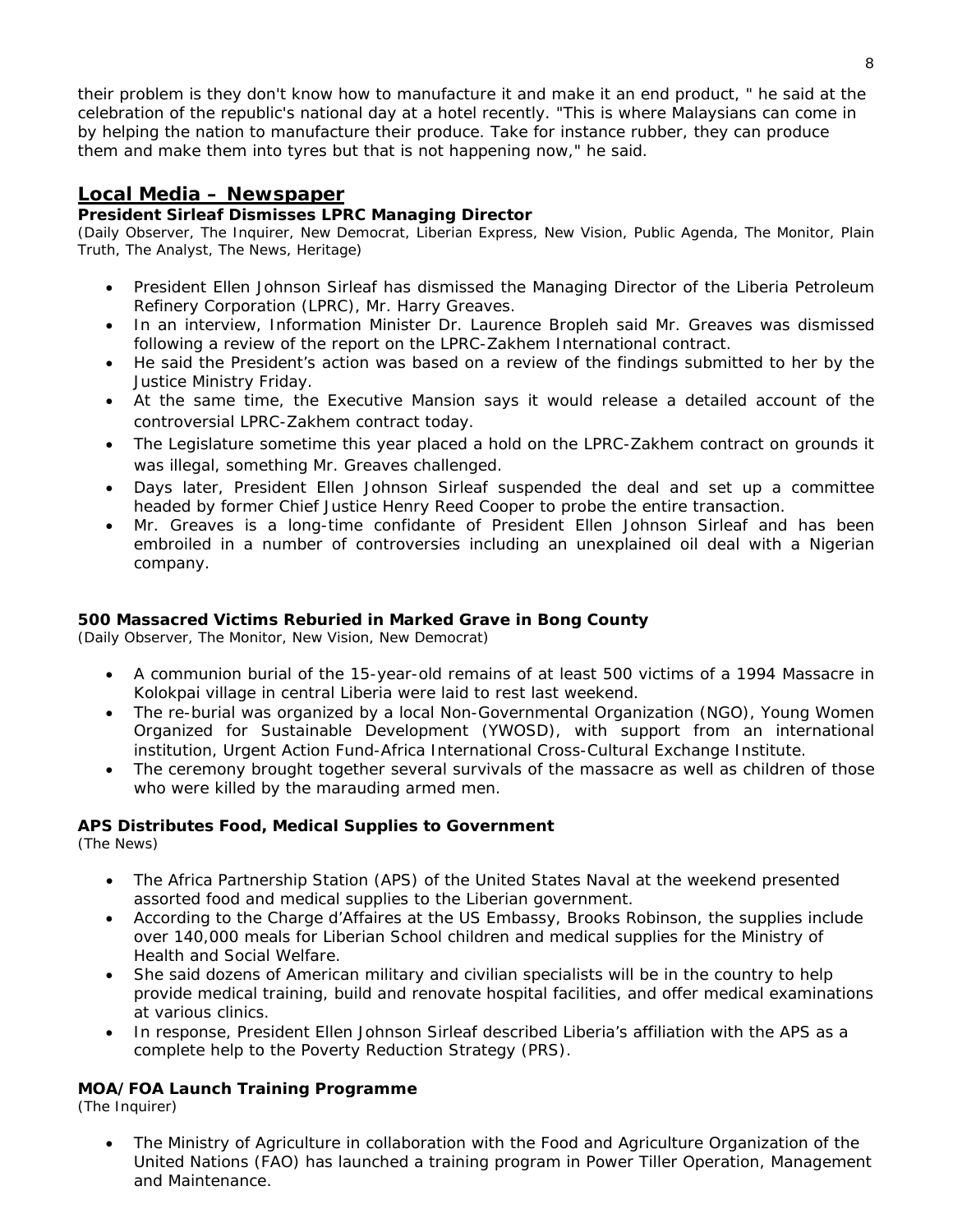- Funded by the Danish Government, the project is intended to provide requisite training to rural women farmers in Bong, Lofa and Nimba Counties.
- The project is to enable the women specialize in the efficient operations, management and maintenance of power tiller machines and other agro-equipment.
- The DANIDA project, titled, "Improved Food Security and Nutrition through Economic Empowerment of Women: is in response to the Global Food Crisis and medium-term priorities of the Poverty Reduction Strategy (PRS).
- It is also a Joint Programme on Food Security and Nutrition developed by the Government of Liberia and the United Nations System.

#### **AFL Soldiers Embarks on Clean-up Exercise**

(Heritage, New Democrat, The Inquirer)

- Several soldiers of the Armed Forces of Liberia (AFL) at the weekend participated in a cleanup exercise of some communities in Monrovia.
- Defense Minister, Brownie Samukai led the clean-up exercise and said the soldiers were brought in to assist community dwellers.
- The clean-up exercise which also covered Redemption Road behind the Barclay Training Centre (BTC) saw the removal of a huge pile of garbage from the area.

#### **PMC Trains 14 AFL Solider in Ford Vehicles Maintenance**

(The Inquirer, Liberian Express)

- The Prestige Motor Corporation (PMC) has completed the training of 14 soldiers of the Armed Forces of Liberia (AFL) in the repairs and maintenance of ford vehicles for military use.
- PMC General Manager, Elie Haddad said the training of the soldiers in the repair and maintenance of Ford vehicle is in keeping with Ford dealership required standards.
- PMC Workshop Manager, Peter Saye said the training covered fuel system symptom and remedy for Ford vehicles, and specific important components that will always need special attention at particular service intervals.

#### **Representative Biney Threatens Lawsuit against Local Daily**

(The Analyst)

- Maryland County Representative James Biney has announced a lawsuit against the New Broom Newspaper for publishing what he called false stories about him.
- According to Representative Biney, the paper attributed a story to him which alleged that President Ellen Johnson Sirleaf received a bribe of US\$2 million to award the Cavalla Rubber Plantation in Maryland County to the Salala Rubber Investment Company. The paper however said it stands by it story and was prepared to go to Court.

**Local Media – Star Radio** *(culled from website today at 09:00 am)* 

**Star Radio***(News monitored today at 09:00 am)* **President Sirleaf Dismisses LPRC Managing Director**  *(Also reported on Radio Veritas, Sky F.M., Truth F.M. and ELBC)*

#### **APS Distributes Food, Medical Supplies to Government**

*(Also reported on Radio Veritas, Sky F.M., Truth F.M. and ELBC)*

#### **Water Supply Restored To Zwedru**

- The Liberia Water and Sewer Corporation have reportedly restored pipe borne water to Zwedru, Grand Gedeh County in the southeast of the country.
- The restoration of pipe borne water to the city followed two months of repair works on the corporation's facilities in Zwedru.
- Authorities of the LWSC said the repair covered the transmission lines and will replace damaged private pipes and pumps for the effective supply of water to the reservoir.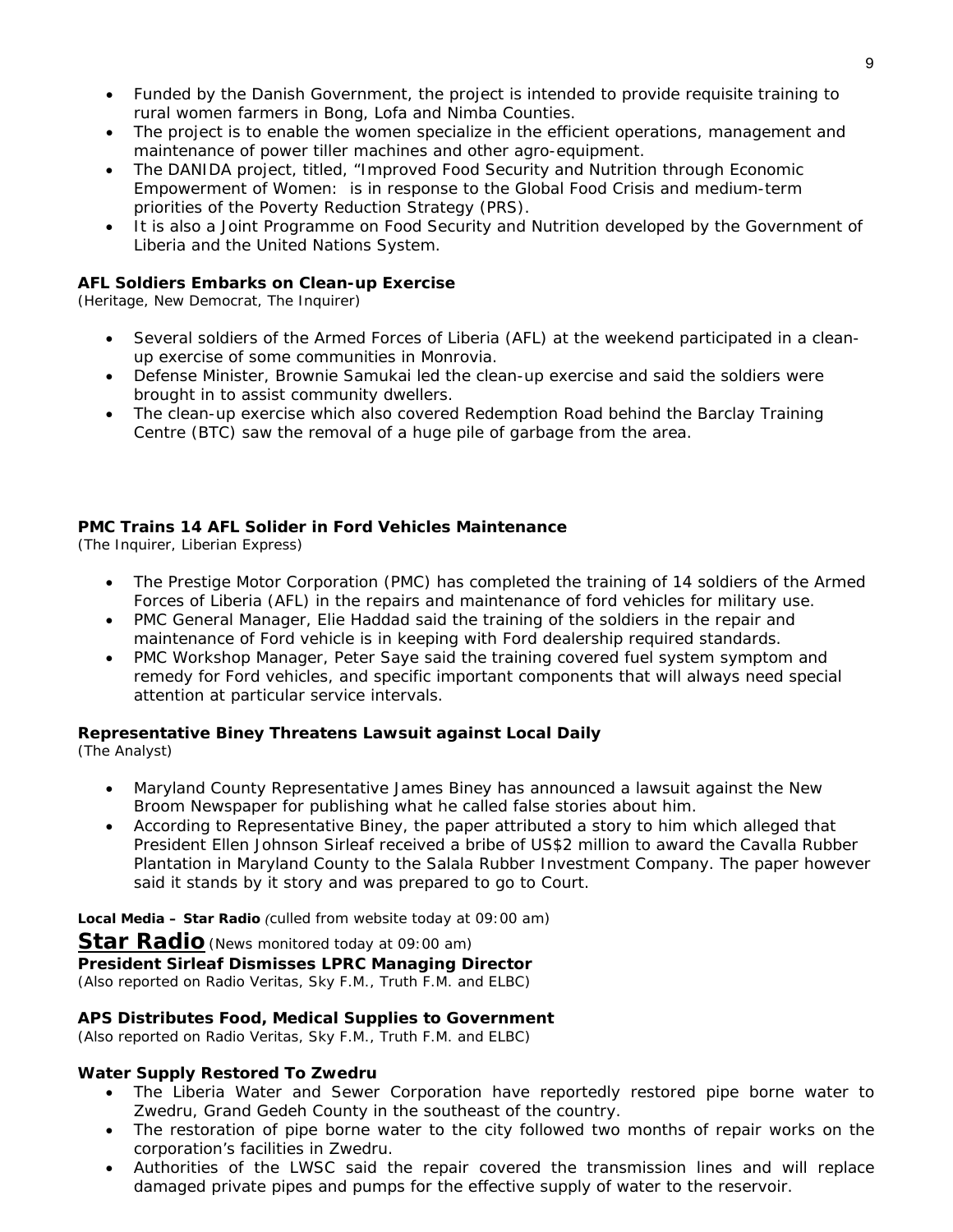• The 93,000 gallons reservoir will initially pump 80 gallons of clean and safe water on a daily basis.

*(Also reported on Radio Veritas, Sky F.M., Truth F.M. and ELBC)*

**Radio Veritas** *(News monitored today at 09:45 am)* **Representative Biney Threatens Lawsuit against Local Daily**  *(Also reported on Star Radio, Sky F.M., Truth F.M. and ELBC)*

\*\*\*\*\*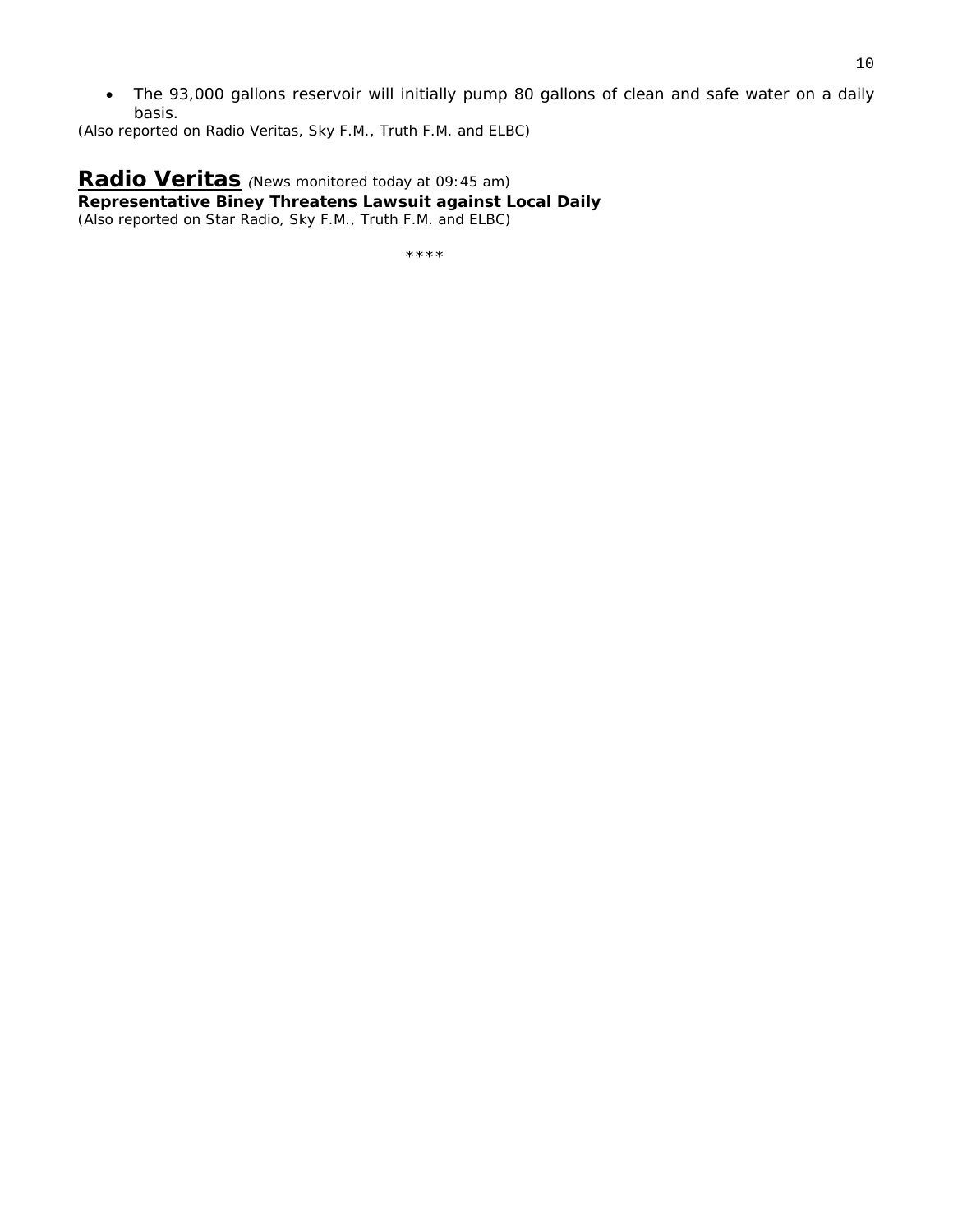## The East Africa Monday, 7 September 2009

### **Sudan: ICC Must Consider the Security of War Victims**

#### Chidi Anselm Odinkalu

Nairobi — At the conclusion of its Summit in Sirte, Libya, on July 1, 2009, the assembly of heads of state and government of the African Union (AU) decided that "AU member states shall not co-operate... in the arrest and surrender of President Omar al-Bashir of Sudan."

In a press release issued two weeks later, on July 14, the organisation explained that this decision "bears testimony to the glaring reality that the situation in Darfur is too serious and complex an issue to be resolved without recourse to a harmonised approach to justice and peace, neither of which should be pursued at the expense of the other."

This AU resolution responds to the decision of the judges of the International Criminal Court (ICC) in March 2009 to issue a warrant for the arrest of President Bashir in connection with alleged war crimes and crimes against humanity in Darfur, western Sudan. The AU's decision has rightly been criticised on legal and policy grounds.

The AU Summit is not the place to decide issues about the ICC because 23 of the 53 members of the AU have not yet accepted the ICC and this decision is capable of giving the unintended impression that the AU tolerates impunity for mass atrocities in Africa.

hat it does, however, is provide an opportunity to acknowledge and confront the many challenges currently facing international justice in Africa.

THE GREATEST FEARS ABOUT THE role that international justice is playing in Africa arise not from crimes behind us but in connection with a mass atrocity that some informed people foresee and all must work to prevent - a disintegration of Sudan into a regional killing field.

I was born a refugee into the Nigerian civil war in which an estimated two million people were killed in 30 months. Most people in our continent are, like me, children of war, want, and deprivation caused mostly by bad government. Like the rest of the world, our needs are basic.

We desire a world in which our people, families and ourselves can harness our abilities in dignity, peace and justice under government that is for us and not against us.

In most of our countries, these basic expectations of citizenship are illusory. This is why most of us supported the establishment of the International Criminal Court (ICC). For us, justice for mass atrocities is intimately personal.

We believed the court would help to end high-level impunity for mass atrocities, enabling us to attain the best we are capable of.

Yet a little over five years since the Court received its first case from Uganda in 2003, the initial optimism from Africa that greeted it has been replaced by hardened scepticism from traditional opponents and, most worryingly, by fear among victims and host communities uncertain whether the court can help them.

THE ESTABLISHMENT OF THE ICC RE-presented a major breakthrough in international diplomacy: the creation of a mutually respectful consensus around the compelling idea of bringing to account those who bear the greatest responsibility for the worst crimes known to humanity.

But today mutual recrimination has replaced respectful dialogue, debates on the ICC often degenerate into epithets and supportive diplomacy is absent.

Criticism of the Court, no matter how constructive, risks being denounced as endorsing impunity; support for it, no matter how reasonable, is easily branded imperialism or its agent.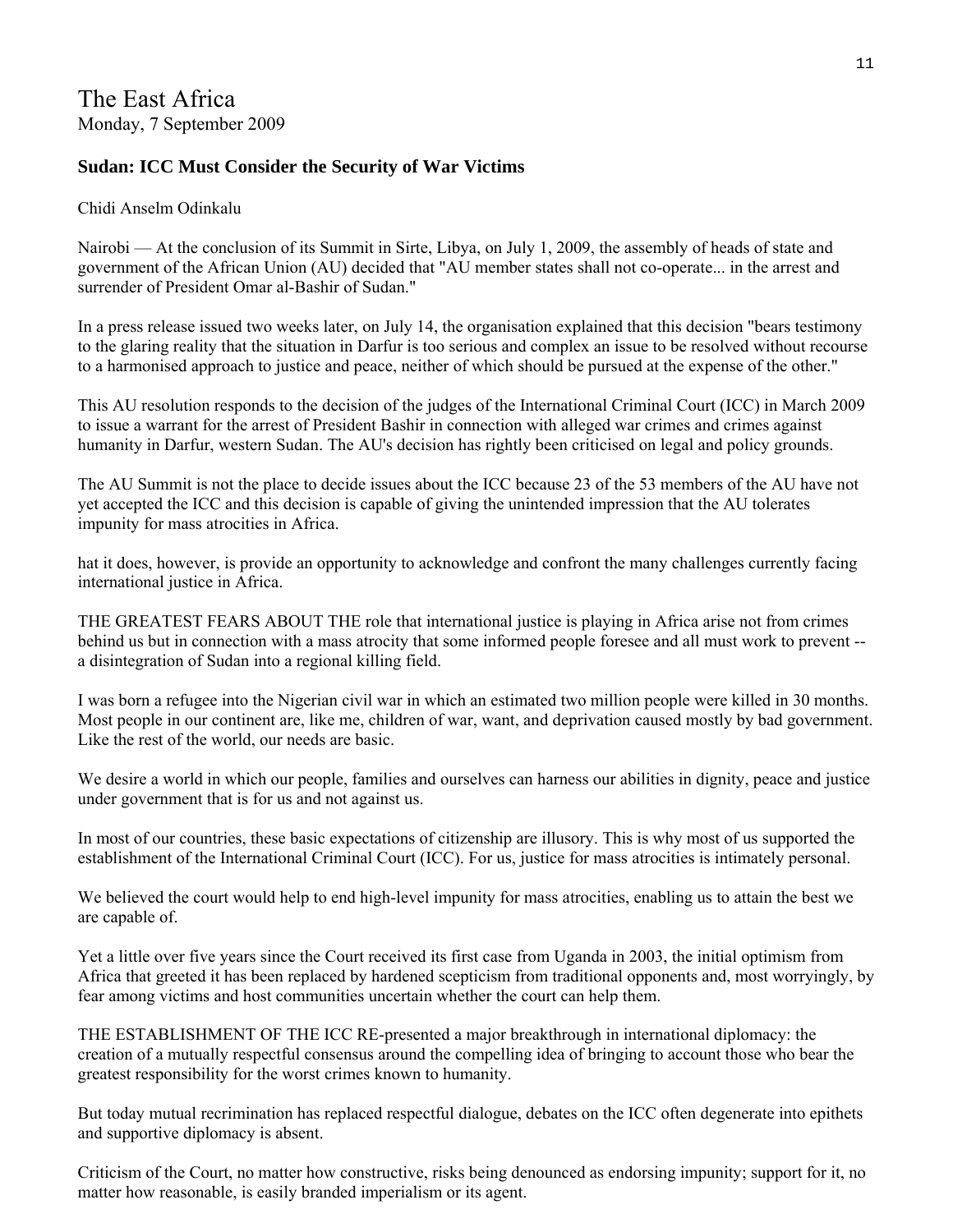In authorising the arrest of Bashir, ICC judges agreed that he had a case to answer for his alleged role in war crimes and crimes against humanity committed in Darfur. But the execution of the warrant without an adequately managed transition could create a power vacuum in Khartoum, unleashing destabilising tremors beyond Sudan's borders.

Consequently, all nine countries that share a border with Sudan are on a war footing. Without a government for two decades, nearby Somalia is already a major destabilising factor in the region.

Uganda's murderous Lord's Resistance Army, long supported by Khartoum and whose leaders are also wanted by the ICC, is regrouping in vast ungoverned border territory between Sudan, Uganda and DR Congo.

The 2005 comprehensive peace agreement (CPA) that ended Sudan's half century-long north-south war risks breaking down, while the Darfur crisis in western Sudan remains active.

These uncertainties drive an undisguised arms race in the region. If the CPA collapses, many fear a transnational atrocity site like none this region has known.

I recognise most of those who harbour these fears. They are neither pillaging presidents nor ravaging rebels. Like the child refugee I was a few decades ago, they are victims driven by neither dollar nor dinar; widowed refugees from their homesteads, unsure whether the next meal will come or whether they will be alive at the next dawn.

VICTIMS NOW SEEM TO BE THE PEOple paying the highest cost for international justice. They suffer threats of death, exile, and other forms of persecution for their commitment to justice with little protection, assistance or acknowledgement from governments or international institutions.

I have heard claims that those who express uncertainties about the work of the ICC in Africa may have been purchased by powerful enemies of justice. This makes victims seem expendable and discredits their well-founded fears as dubious.

Most victims need reassurance that when the neighbourhood mass murderer arrives, their only defence is not the promise of a warrant from a distant tribunal on thin resources. They are right in asking that the promise of justice should be accompanied by credible protection from reprisals. The ICC's friends must address this.

While the misbegotten duel between supposed imperialists and alleged impunity apologists persists, the deadly business of mass atrocities continues unchecked, its victims in Africa fret, and the credibility of the ICC suffers.

To overcome these difficulties, four things are needed. First, the ICC's resources must be improved to focus more on winning back the trust of victims through better outreach and effective protection. Thus, better co-ordination is needed between African governments, the ICC, the UN at its highest levels, governments and philanthropies.

Next, the African Union must translate its rhetoric against impunity into a programme of action, showing that African lives matter and it will not issue a free pass to those -- big or small -- who violate Africans.

Third, principled multilateral diplomacy is needed to reassure both governments and victims that the Great Lakes countries will not be allowed to become a killing field. In particular, the five permanent members of the Security Council should use their strategic heft to engage intensively with this looming crisis.

Finally, we must re-establish mutual respect among people in the advocacy communities who sometimes disagree as to means but mostly agree as to ends.

Chidi Anselm Odinkalu heads the Africa Programme of the Open Society Justice Initiative and co-chairs the Darfur Consortium in Kampala, Uganda and New York, US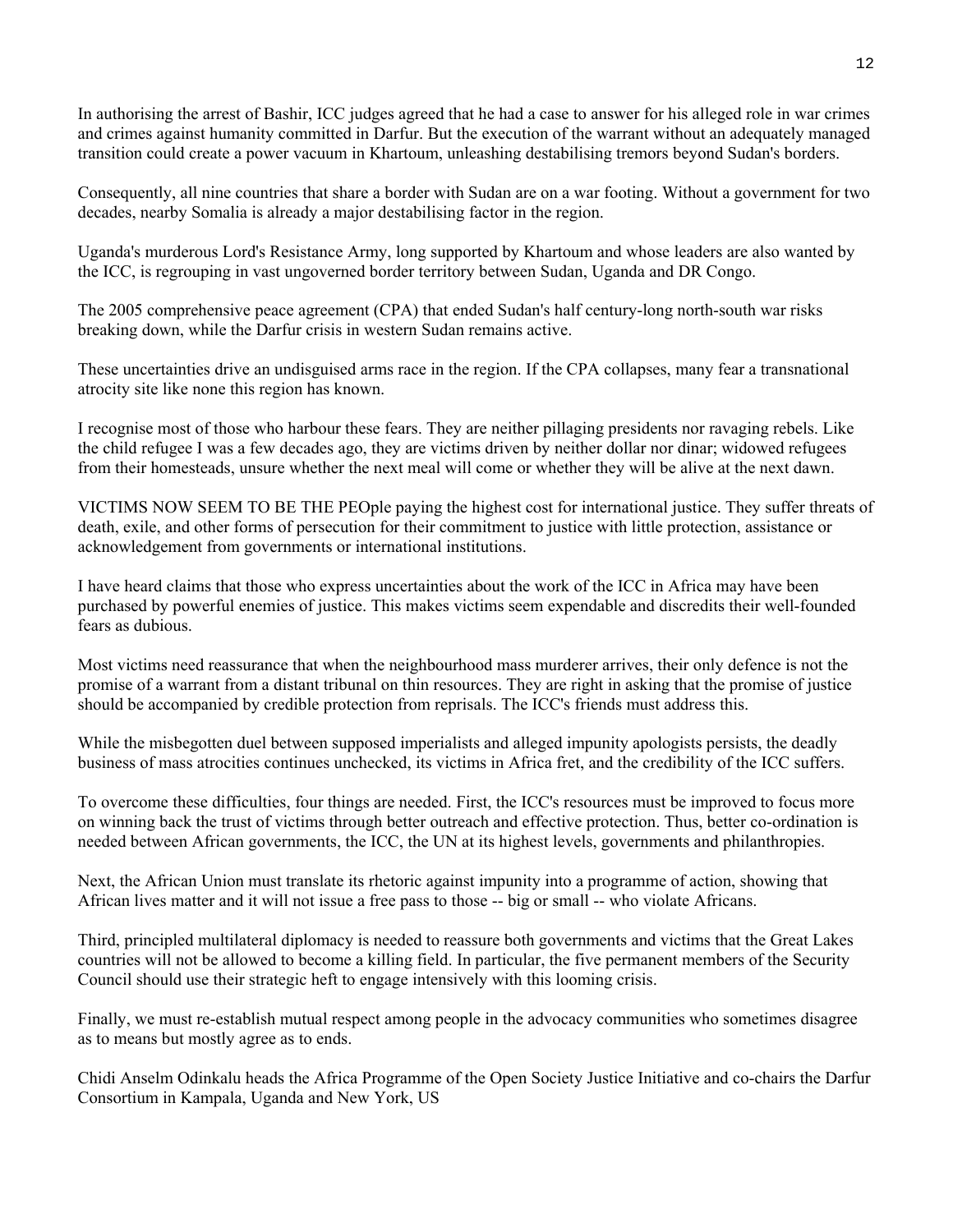## Radio Netherlands Worldwide Friday, 4 September 2009

#### **Serb war crimes accused wins Australia extradition fight**

#### By Hermione Gee



Sydney, Australia

A former Serb paramilitary leader wanted in Croatia for war crimes won an appeal against his extradition from Australia Wednesday, and a court ordered he be freed from prison.

Dragan Vasiljkovic was arrested in January 2006 after Zagreb requested his extradition to face accusations of committing atrocities during the nation's 1991-1995 war of independence from the former Yugoslavia, opposed by rebel Serbs.

Vasiljkovic was deemed eligible for extradition in April 2007, but stalled his removal by mounting a series of legal challenges, arguing he would not receive a fair trial on the charges.

#### **"Prejudice"**

The full bench of Australia's Federal Court ruled the 54-year-old had established a "substantial or real chance of prejudice" if he was sent to Croatia for trial.

"The second ground of appeal is thus made out, that there are substantial grounds for believing that he may be punished or imprisoned... and that such treatment arises by reason of his nationality or political opinions," the court ruled. "The appeal should thus be allowed."

Zagreb accuses Vasiljkovic of involvement in the torture and killing of Croatian civilians and prisoners of war in the rebel Serb stronghold of Knin in 1991 and the southern village of Bruska in 1993.

He has denied committing war crimes but has admitted in media interviews to training Serbian recruits, killing in combat and interrogating enemy troops.

#### **Political beliefs**

Vasiljkovic successfully argued that Croatia was seeking to try him, in part, because of his political beliefs about the right to self-determination of Serbs in the Krajina region of the Balkans.

Extradition of a fugitive sought "for or in connection with his race, religion, nationality or political opinions" was not allowed under Australian law, the court said.

The three judges ordered Vasiljkovic be freed from prison, where he has been held since his 2006 arrest, but delayed his release until Friday afternoon to allow Croatia time to lodge an appeal if they wished. Vasiljkovic, who was working as a golf instructor in the western city of Perth until shortly before his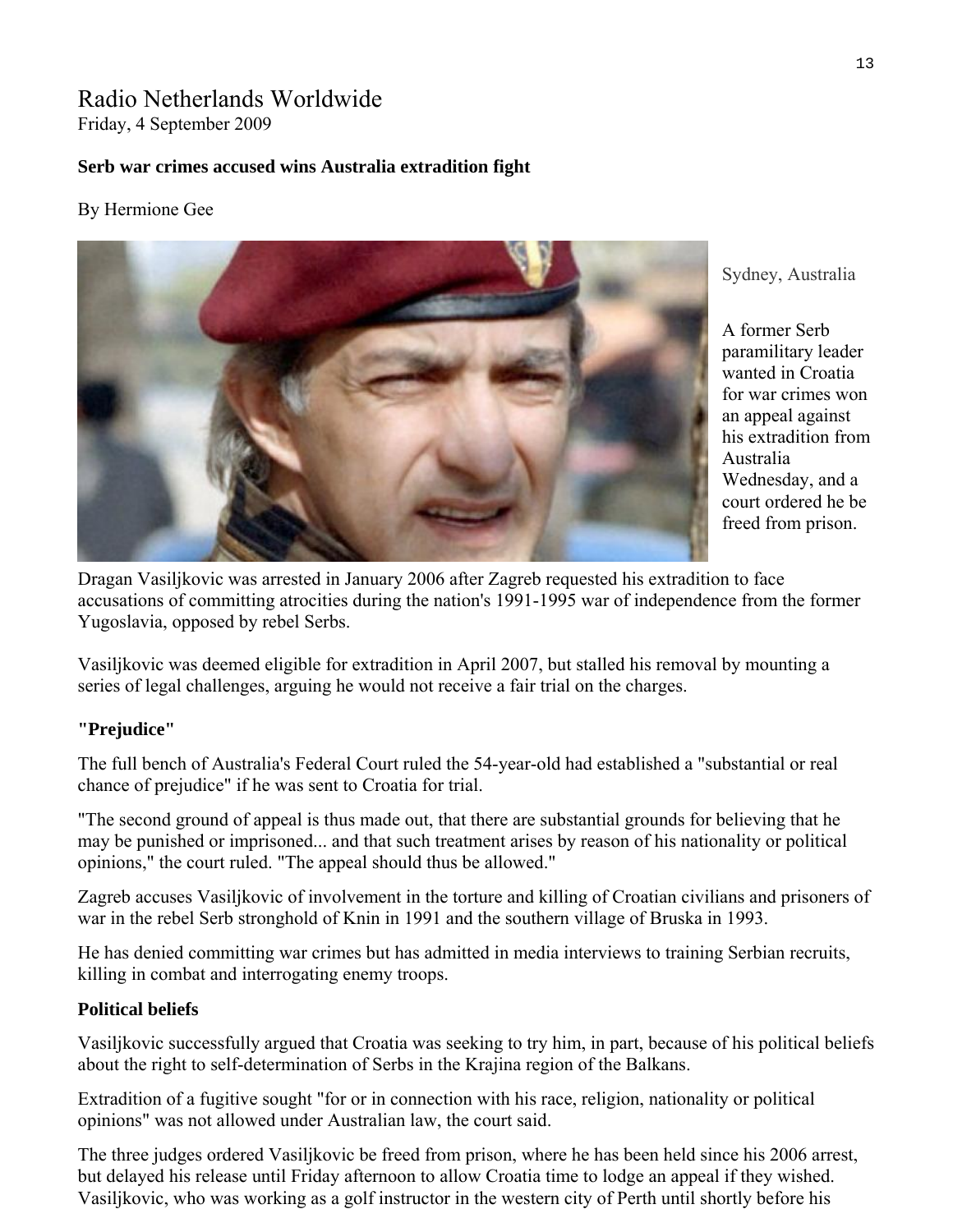arrest, had earlier argued unsuccessfully in the High Court that his detention was illegal as Australia had no extradition treaty with Croatia.

## **Appeal**

Croatia said it would appeal the ruling. Zagreb will lodge an appeal with both the Federal and the Supreme Court, Justice Minister Ivan Simonovic said on national radio adding he expected Vasiljkovic would be eventually extradited to Croatia.

"We believe to have the reason to expect that this (Supreme Court's) ruling will be positive," he said.

"Even it would be negative it would not mean freedom for Dragan Vasiljkovic," as there are not statutes of limitations for war crimes, Simonovic said adding that in that case Australia would be obliged to try him.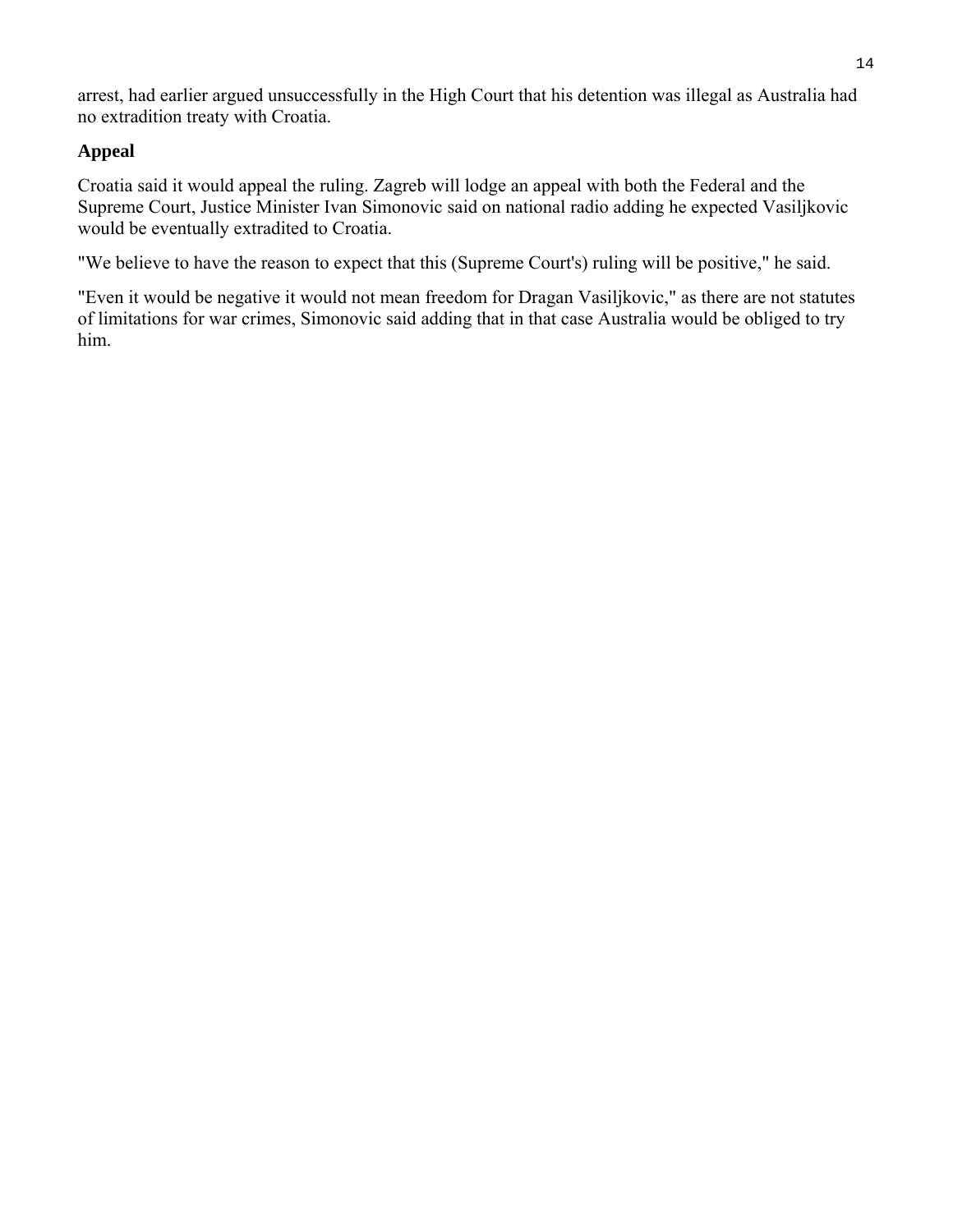## Radio Netherlands Worldwide Tuesday, 8 September 2009

#### **Prosecutor calls for life sentences for seven Srebrenica suspects**

#### By Thijs Bouwknegt



*The Hague, Netherlands* 

The prosecution at the UN Yugoslavia tribunal has asked for life sentences against seven former senior Bosnian-Serb military and police officers for their role in

the Srebrenica genocide.

Prosecutor Peter McCloskey on Monday gave his closing arguments at the end of a three-year trial over the 1995 genocide that left almost 8,000 Bosnian Muslim men dead.

He said that not only the actual perpetrators deserve to be punished, but also the Bosnian-Serb authorities who did nothing to stop the the crimes from being committed.

#### **Crucial Role**

Amongst the defendants before the International Criminal Tribunal for the former Yugoslavia (ICTY) are close associates of the fugitive Bosnian-Serb military leader Ratko Mladic. Colonel Ljubise Beara (70) served as the Bosnian-Serb army's chief of security and is said to have played a crucial role in organising the Srebrenica massacre.

In adition to Beara, two other generals who reported directly to Mladic, Radivoje Miletic (61) and Milan Gvero (71), are also accused.

Three other defendants were part of the Bosnian-Serb Drina corps that conquered Srebrenica: lieutenant colonel Vujadin Popovic (52), Lieutenant Drago Nikolic (51) and lieutenant colonel Vinko Pandurevic (50). The seventh person in the case is police commander Ljubomir Borovcanin (49).

The men pleaded not guilty to war crimes, crimes against humanity and genocide by committing "systematic and large scale murder of the male population of Srebrenica".

The supervisor of the seven defendants, general Radislav Krstic was sentenced on appeal to 35 years in prison for complicity in genocide in 2004.

Bosnian-Serb leader Radovan Karadzic on Thursday asked the UN tribunal to delay his trial by 10 months to give him time to review nearly 1 million pages of prosecution evidence.

The responsibility for the Srebrenica massacre as part of a policy of "ethnic cleansing" of non-Serbs is also chief among the allegations against Karadzic.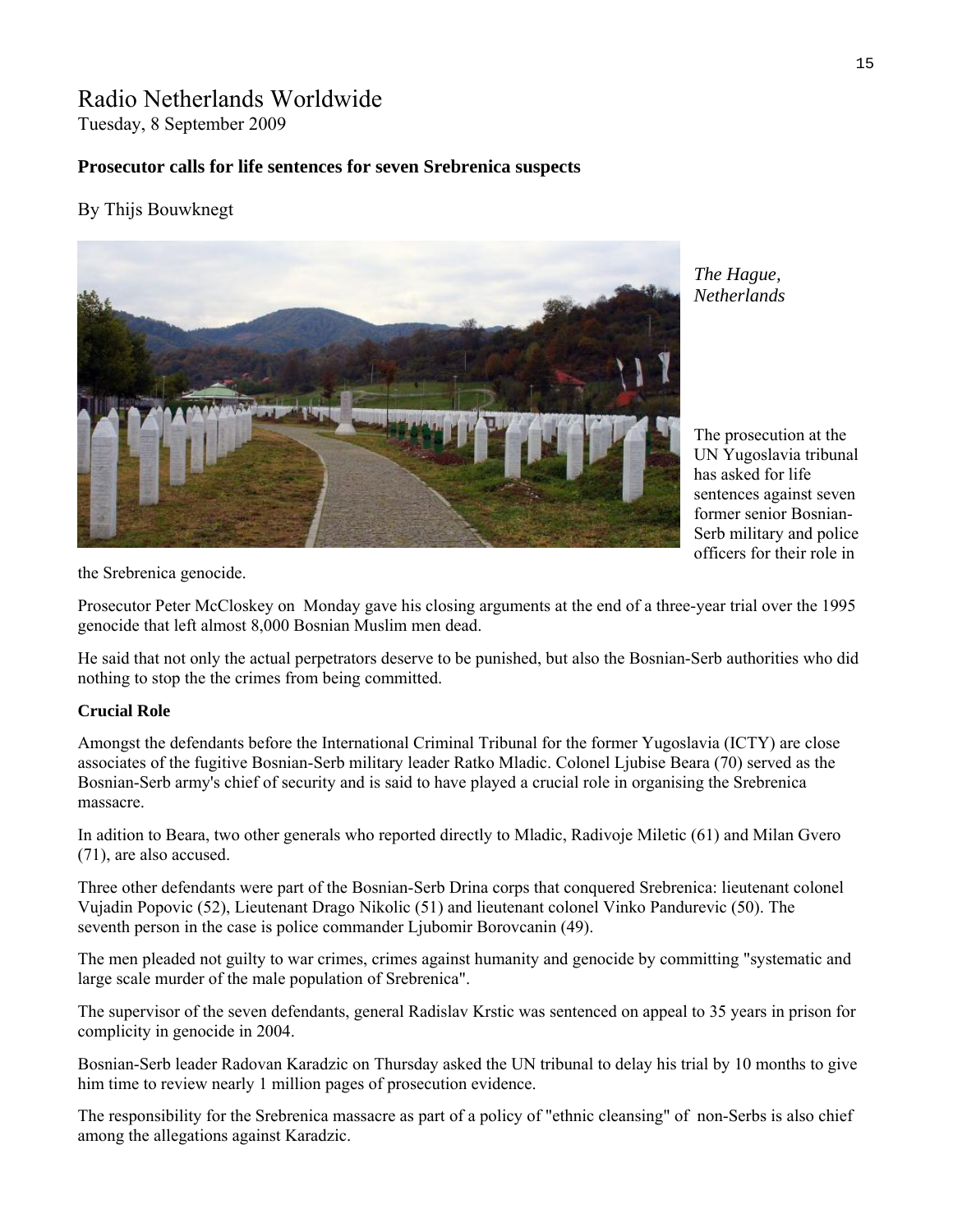## Radio Netherlands Worldwide

Tuesday, 8 September 2009

### **Momcilo Krajisnik transferred to UK to serve sentence**

By International Justice Desk



*The Hague, Netherlands* 

Momcilo Krajisnik, one of the highest ranking war-time members of the Bosnian S erb leadership, was transfe rred to the United Kingdom to se rve his 20-year sentence for w ar

crimes.

The International Criminal Tribunal for the former Yugoslavia ([ICTY\)](http://www.icty.org/) convicted Krajisnik of deportations, forcible transfer and persecutions of Bosnian Muslim and Croat civilians including women, children and elderly persons.

These crimes were committed between April and December 1992 in Zvornik, Banja Luka, Sanski Most, Sokolac, Prnjavor, Bratunac, Bijeljina, Bosanska Krupa and Trnovo.

The international tribunal found that Krajisnik participated in a joint criminal enterprise whose objective was to ethnically recompose the territories under the control of Bosnian Serbs by drastically reducing the proportion of non-Serbs.

A leadership component of the JCE was based in the Bosnian-Serb capital of Pale, which included Krajišnik, Radovan Karadžić and other Bosnian-Serb leaders.

Krajišnik held a variety of senior positions in the Bosnian Serb leadership during the 1992-1995 war. He was the President of the Bosnian Serb Assembly, a member of the Main Board of the Serbian Democratic Party, as well as a member of the National Security Council.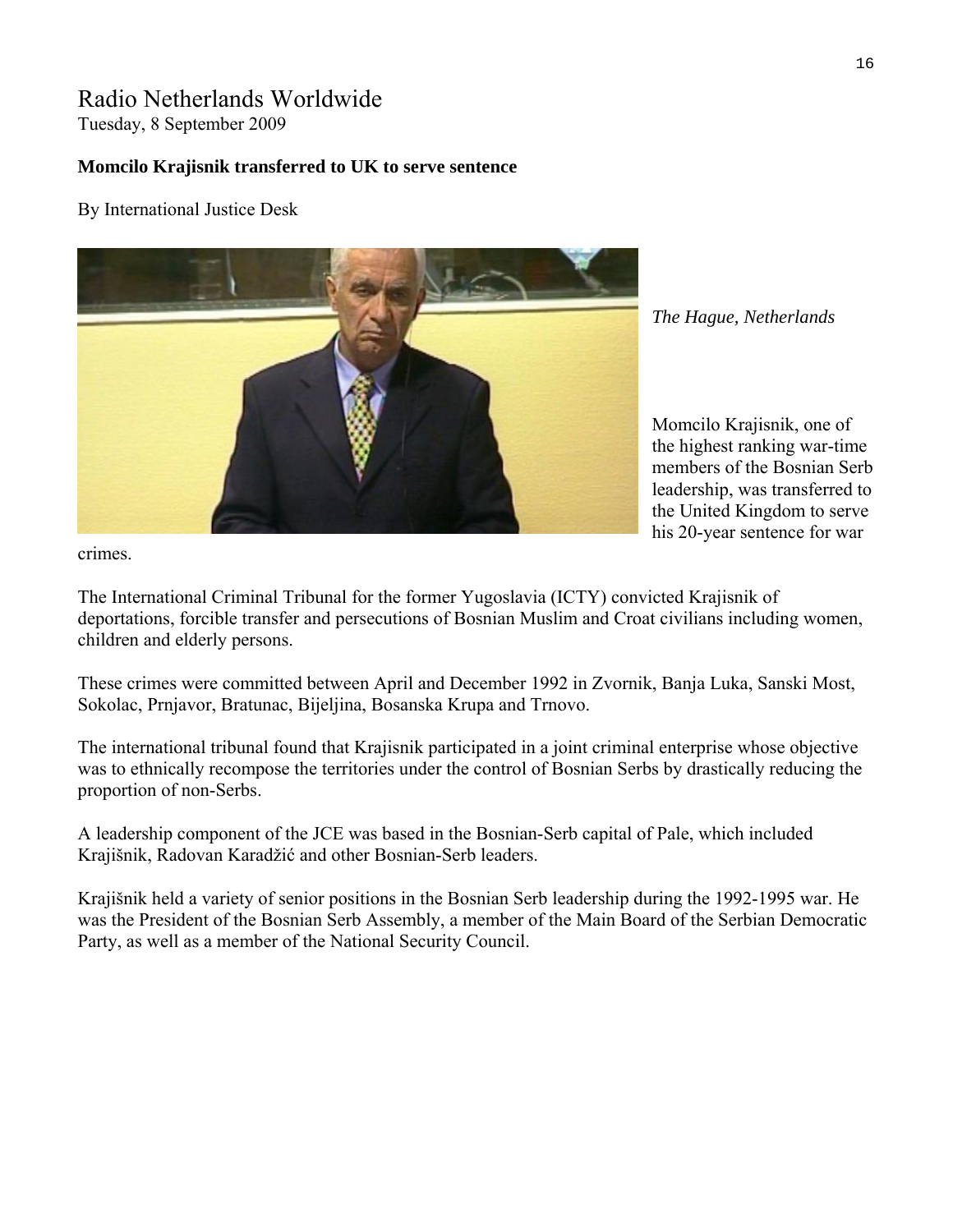## Radio Netherlands Worldwide Friday, 4 September 2009

## **Victims participate at KRouge trial**

#### By Chris Tenove



*Phnom Penh, Cambodia* 

If you were certain that y ou knew the man respo nsible for your interrogation by torture or your brother's murder, would you want to confront him? What would you say? And if he was put on trial, how should your

voice and your story contribute to the search for justice?

*By Chris Tenove, Stoeng District, Kompong Thom Province, Cambodia (\*)*

Those questions are most acute and complex in the wake of mass atrocities, when thousands of victims wish to have their demands heard and their pain acknowledged. Today a new model to include victims in the processes of international justice is being tested at the Khmer Rouge tribunal, formally known as the Extraordinary Chambers in the Courts of Cambodia (ECCC). In the tribunal's first trial, 93 people have been given the status of "civil parties" in the case against Kaing Guek Eav. Known by his Khmer Rouge alias "Duch," he oversaw the S-21 torture and execution centre, where an estimated 14 000 people were killed.

The civil parties have heightened the drama and pathos of the Duch trial. One woman described how her baby died while she was incarcerated. Another admitted that prisoners got so little food that they eagerly ate any insects that crawled into their cells. Family members of S-21 victims gave searing testimony about the pain they have suffered for three decades, knowing that loved ones suffered gruesome tortures before being killed. At times civil party members have stood in court and directly challenged the words of Duch himself. And throughout the trial, the civil party lawyers have enjoyed the same rights as the prosecution and defense when it came to questioning witnesses, experts, and the accused.

But this experiment in victim participation has taken a dramatic turn. Last week, judges ruled that the civil party lawyers were forbidden to ask questions of witnesses, experts, or Duch in the final weeks of the trial.

Feeling betrayed, civil party members responded on Monday with a press conference in the parking lot outside the ECCC. Grim but determined, 28 of the most active civil parties announced that they would boycott the proceedings until the judges reversed their ruling.

"I'm dismayed that the court has taken a decision to silence our representatives in court," declared Chum Sirath, a local businessman whose two brothers and a sister-in-law were killed at S-21. "We will not return to the courtroom until our right to participate is restored."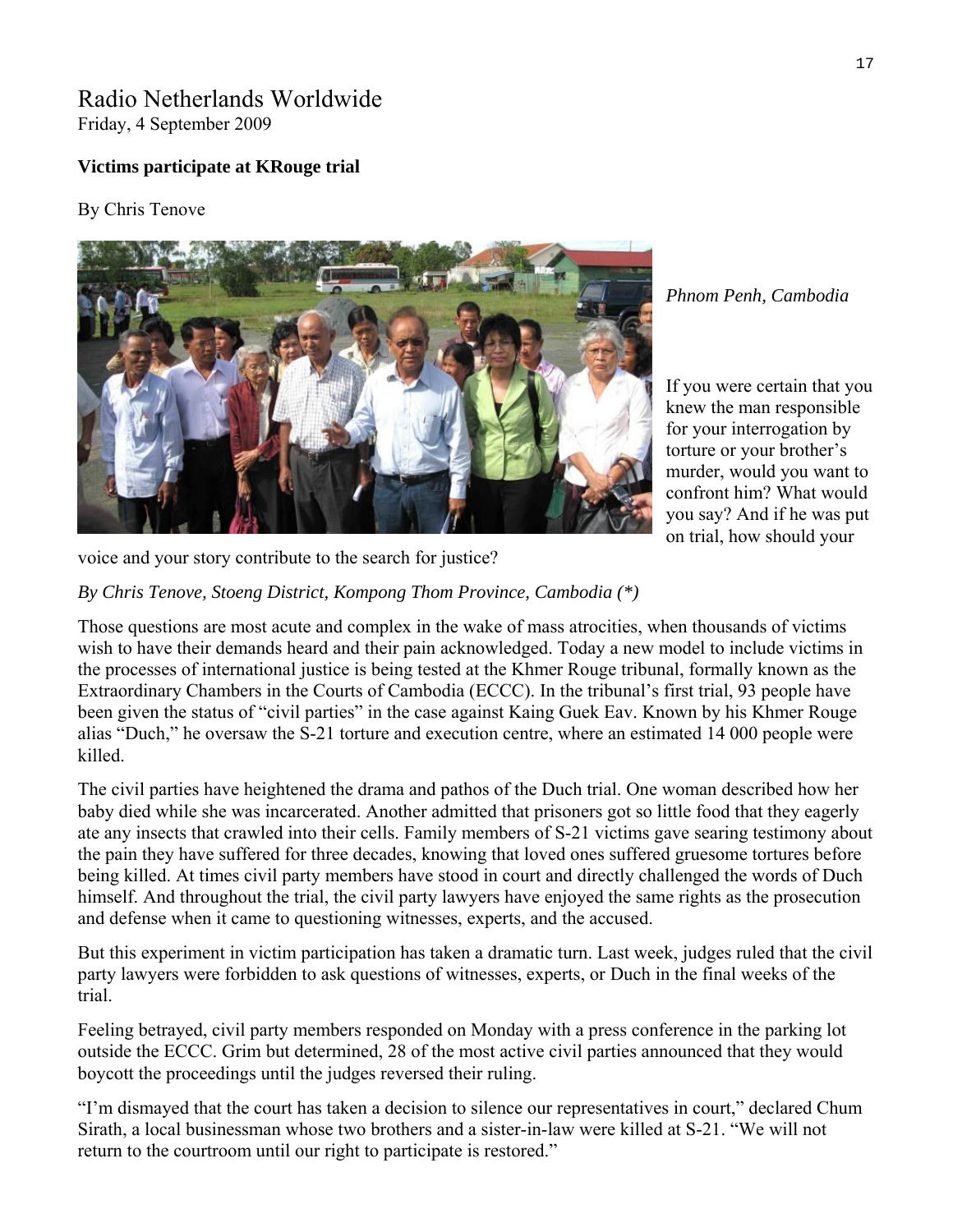Following that pronouncement, the civil party members climbed into a bus to visit the former site of S-21, now the Tuol Sleng Genocide Museum. There Chum Mey, one of a handful of inmates to survive S-21, walked through the cinder-block rooms where he was shackled, electrocuted, beaten, and had his toenails torn off by pliers. Like other inmates he was forced to confess to being an American or Soviet spy, nonsensical admissions that served only to stoke the paranoid propaganda of the Khmer Rouge regime.

Mey has attended the ECCC every day as a civil party. On June 30 he testified about his own torture, and the murder of his wife and children. That day he declared that the tribunal "can help to wash away the suffering" of Cambodia's people. But today he is disillusioned.

"I want my lawyer to have the right to question Duch," he explained. "Duch is very cunning. He confesses what he has done and he denies things at the same time. If my lawyer cannot ask questions, I am afraid that I will never know the truth."

## **An Experiment in Victim Participation**

Civil parties, which do not exist in criminal trials in common law systems, are familiar in the civil law systems of countries such as France, Germany, and Cambodia itself. Normally, civil parties can claim compensation for damages caused by crimes. But this claim for compensation becomes extremely complex in Cambodia, where almost every family has been touched by the Khmer Rouge. Between 1975 and 1979, an estimated two million people died of starvation or disease, or were executed in the regime's notorious "killing fields".

As a result, civil parties at the ECCC can only ask for "collective or moral reparations," an ill-defined category that could include anything from mental health centres to public memorials. No one yet knows what form reparations should take, or who will pay for them.

In addition to lobbying for reparations, civil party members have testified in court to explain the types of psychological and material damage they have suffered. Alain Werner, a Swiss lawyer who represents several civil party members, believes that this has been a great contribution to the trial.

"We can completely lose sight of the suffering people have endured, especially when these crimes happened so many years ago and there are so very many victims," says Werner. "We have seen that these crimes don't just affect victims, but their entire families."

One of Werner's clients is Robert Hamill, whose brother Kerry was captured by the Khmer Rouge while yachting off the coast of Cambodia in 1978. The young New Zealander was taken to S-21, where he was tortured and executed. The Hamill family disintegrated after they heard this news—the parents sunk into depression and one brother committed suicide.

In court, Robert Hamill tearfully confronted the accused. "Duch, when you killed my brother Kerry, you killed my brother John as well. The effect these two devastating losses had on our family simply cannot be measured."

Not everyone has been thrilled by the presentations of civil parties. "The voices of the victims are very important," says Francois Roux, Duch's French defense counsel. "But the civil parties made some pronouncements that were out of place in a court of justice, words of hate and words of vengeance. One person said [to Duch], 'I wanted you to be smashed.'"

Roux asked the judges to better regulate the civil parties, but he didn't ask for them to prohibit civil party lawyers from future questioning. "The civil parties lost but I also lost that argument," says Roux. "We must continue searching for the right method to include victims in the trial."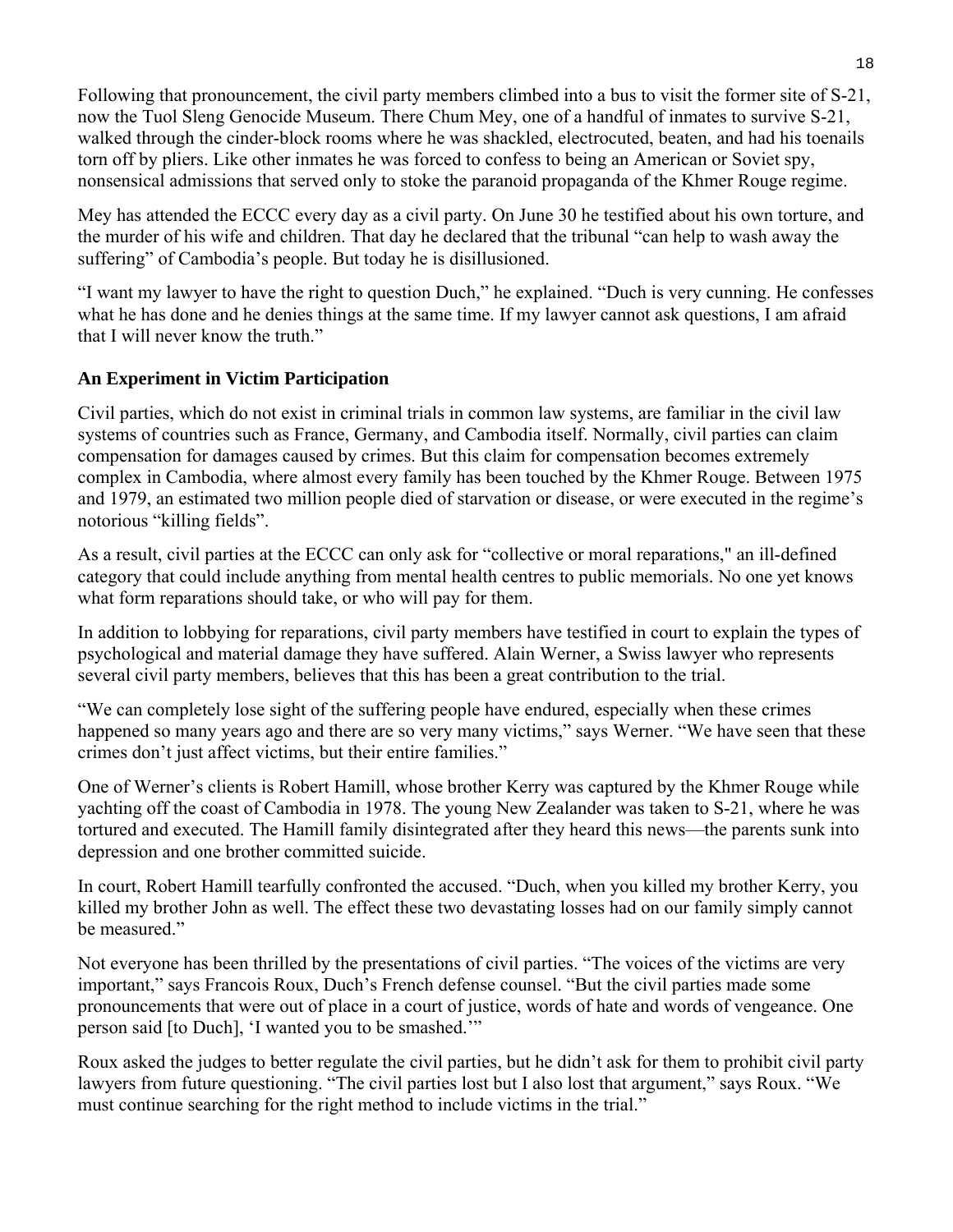#### **A Brother's Testimony**

Next week the judges of the ECCC will meet behind closed doors to discuss issues that include civil party participation. The Duch trial has been a test run. For Case Two, the trial of four of the top Khmer Rouge leaders, over 2 000 people have applied to be civil parties. It will be a complex matter for the judges to include these victims in a meaningful way.

Chum Sirath hopes that other victims have the opportunity he enjoyed in the Duch trial. Sirath was working in Geneva when the Khmer Rouge took power. Two brothers and a sister-in-law died at S-21, and he testified to their memory at the ECCC.

"It was difficult for me to speak in public about my feelings," says Sirath, 68, who now directs an IT company in Phnom Penh. We spoke on the beautiful tiled terrace of his home, next to a swimming pool surrounded by bamboo and flowering vines.

Sirath had never met the sister-in-law who died at S-21. In the hope that her relatives might be watching a TV broadcast of the trial, he asked them to contact the tribunal. Within the hour he received a call from her cousin. We spoke shortly before he met his newly-discovered relative, Kim Navy.

But Sirath is perhaps most pleased that he was able to confront several arguments put forward by Duch. He believes that despite Duch's guilty plea, he continues to withhold important information about S-21.

Would his brothers be happy with his courtroom performance?

Tears well in Sirath's eyes. "I think so," he says, softly. "Yes."

*(\*) Chris Tenove is a doctoral student at the University of British Columbia and a Scholar with the Trudeau Foundation.*